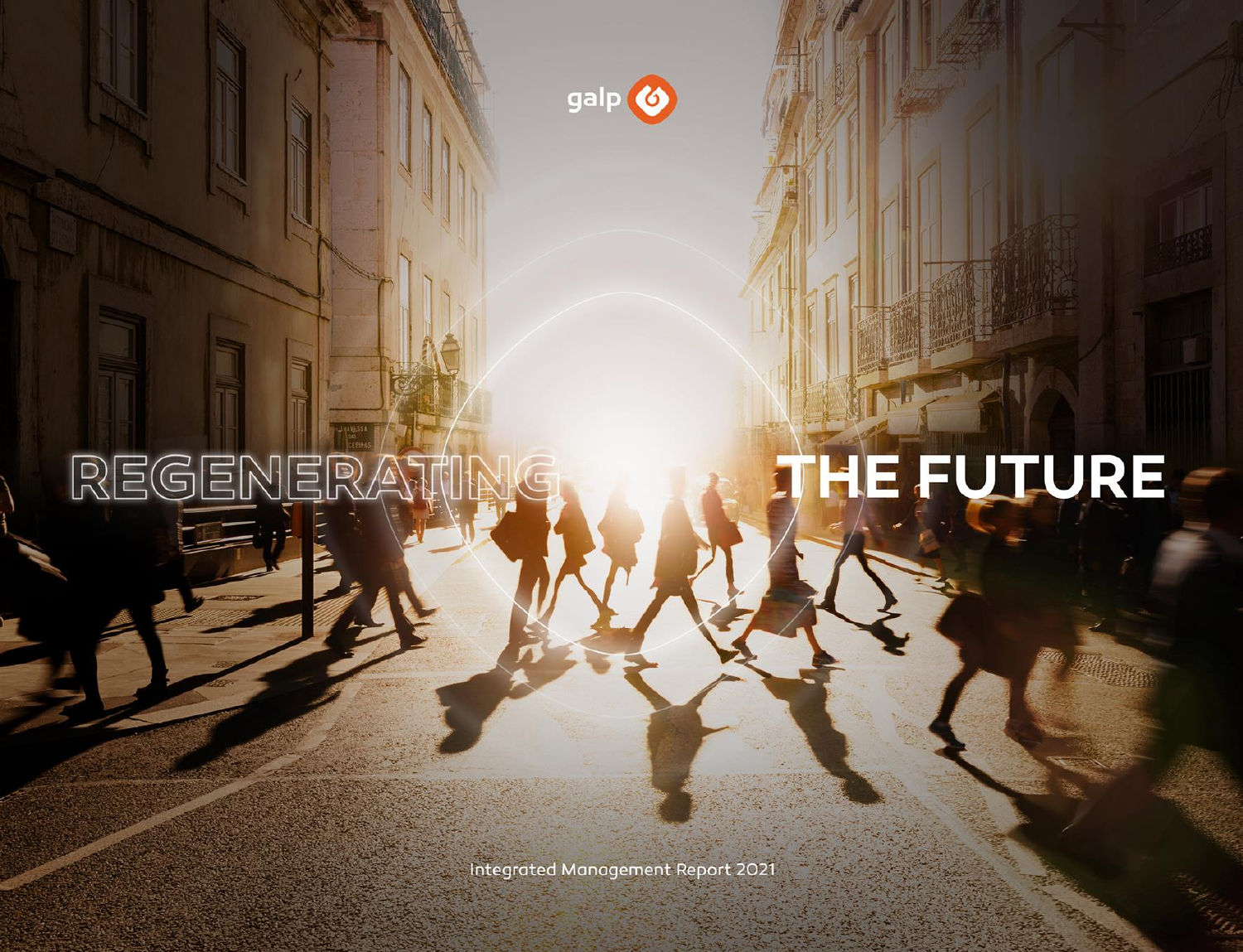# <span id="page-1-0"></span>**Index**

| 2.  | Strategic framework    |  |
|-----|------------------------|--|
| 2.1 | How we plan the future |  |
| 2.2 | Jur<br>strategy        |  |
| 2.3 | How we manage risk     |  |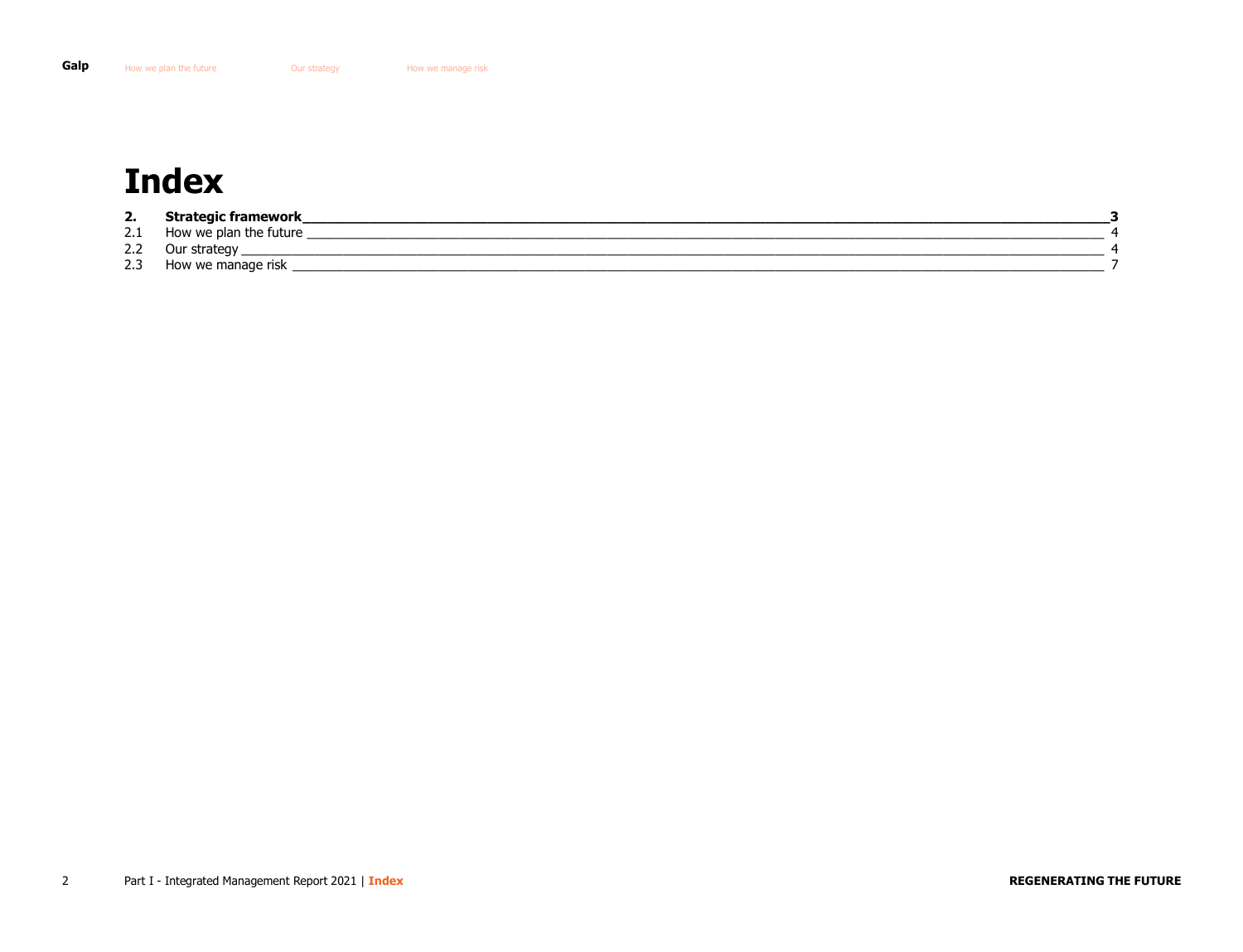# <span id="page-2-0"></span>STRATEGIC<br>FRAMEWORK

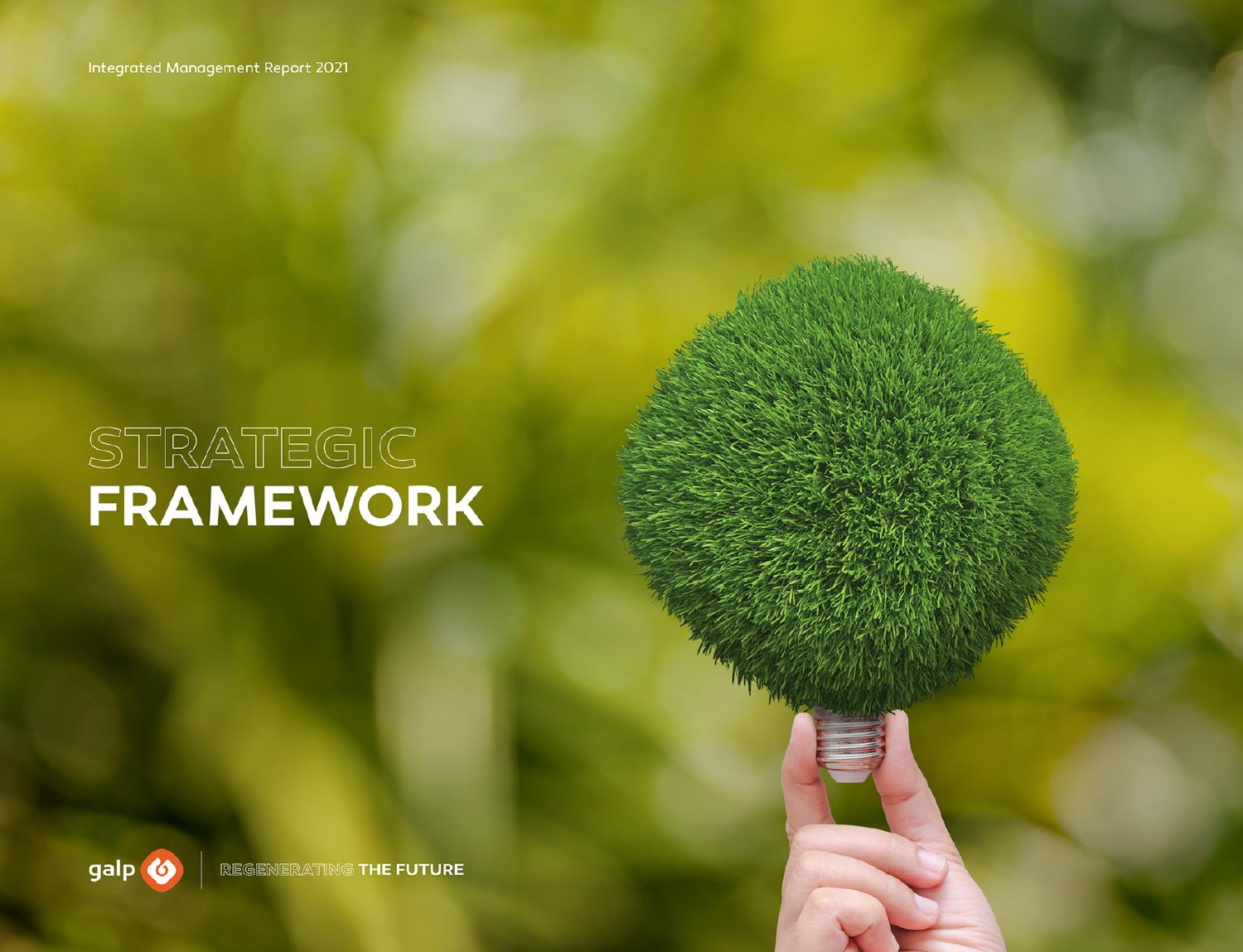# <span id="page-3-2"></span><span id="page-3-0"></span>**2.1 How we plan the future**

As the pace of energy transition accelerates, markets must adapt. Today's context is of a world that will see a rapid change in the energy outlook and an increase in renewable energy investments and associated technologies to meet the Paris Agreement goals.

Galp's strategic planning is based on a set of energy beliefs with a common assumption that a deep transformation will impact the energy sector during this decade towards a cleaner future:

- Social and regulatory pressure accelerating the decarbonisation pace;
- Growing share of electricity with expected significant increase in electric vehicle sales;
- Solar and wind becoming a relevant energy source for power generation;
- Green/blue hydrogen gaining momentum with viable options emerging;
- European Union setting the strategic ambition to build an integrated lithiumion battery value chain;
- Significant decrease in oil demand in Europe, leading to a wave of refinery rationalisation;
- More electrified global energy mix, although oil and gas maintain a crucial role for several years.

### <span id="page-3-1"></span>**2.2 Our strategy**

The need for society's decarbonisation has brought challenges to all economic sectors. Nowadays, it is clear that the way energy is generated, transformed and consumed will change, and this means shaping and adapting Galp's strategy to present and future needs.

In 2021, Galp updated its strategy towards a resilient investment case in an accelerated energy transition. Galp aims to reshape its portfolio and become a dynamic, digitally enabled customer-oriented company, with a material position in renewables and new energies, and industrial operations being progressively decarbonised and transformed towards a green energy hub.

The Company's strategy originates a value-driven investment case, which relies on a clear capital allocation framework, allocating around 50% of its net investments in the 2021-25 period towards low-to-no-carbon activities.

This enables Galp to reshape its portfolio, whilst maintaining its ability to deliver resilient cash-flow growth and a competitive shareholder remuneration, envisaging to distribute up to 1/3 of its operational cash flow.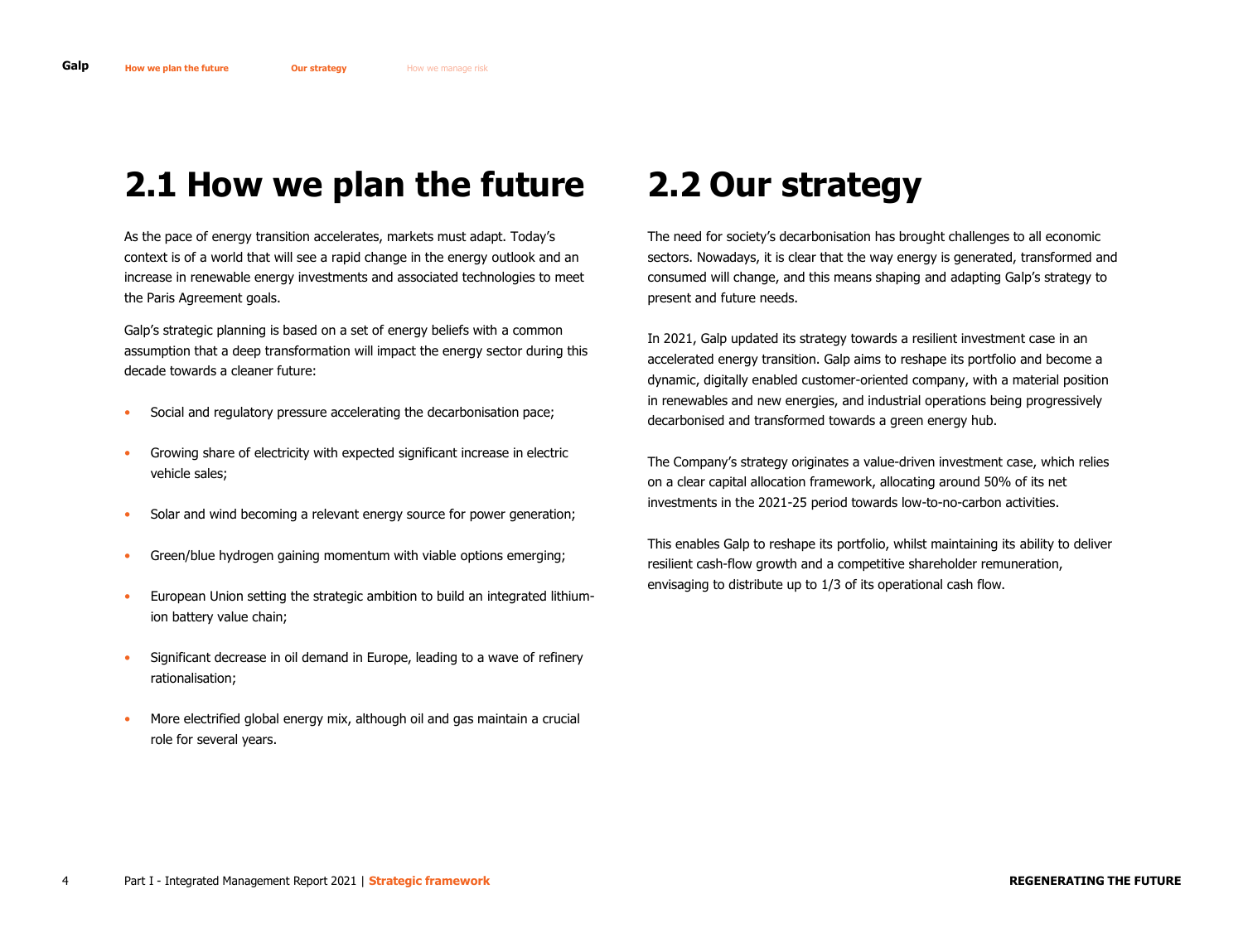#### **2.2 Our strategy**



#### **Upstream**

The Upstream will continue to be one of the cornerstones of Galp over the next few years. Galp's Upstream portfolio is based on top tier assets, both in terms of production cost and carbon intensity, delivering the right conditions to focus Galp on the value maximisation from core projects and not to pursue with new frontier exploration. Nevertheless, Galp aims to continue to deliver a peer-leading production increase, by delivering c.25% more to the current Upstream production capacity by 2025 from already sanctioned projects.

At the same time, the carbon intensity of Galp's Upstream business is considerably lower than the sector's average and Galp is committed to continuing to pursue carbon efficiency excellence to support the responsible growth of production.

#### **Industrial & Energy Management**

Transforming our Industrial assets and other energy-related activities is fundamental to progressively adapting the Company's portfolio to the unfolding needs of the market. This is why, at Galp, work is underway to decarbonise the Sines refinery, with the goal of transforming it into a Green Energy Hub. Along the way to decarbonising Sines, Galp is also committed to optimising refining efficiency and enhancing its resilience, ensuring the competitiveness of its industrial activities, while expanding the share of low-carbon products, such as advanced biofuels with HVO plant being planned.

Together with the low-carbon products diversification, the gradual transformation into a Green Energy Hub is also expected to be leveraged on the production of green hydrogen, which will allow further industrial and mobility applications, such as synthetic fuels, and support an operational carbon footprint reduction of approximately 50% by 2030.

Galp recognises the potential of hydrogen and is evaluating the development of green hydrogen solutions, coupling its privileged position to its industrial skills to move this new business forward. By 2025, the Company aims to control the first 100 MW of electrolysis capacity with additional capacity being planned up to 1 GW.

Galp's Energy Management activities are at the core of our energy supply activities, ensuring reliable and competitive sourcing of raw materials and other energy products and the value maximisation of the sales of all produced and transformed products. Additionally, Galp will enhance the role of Energy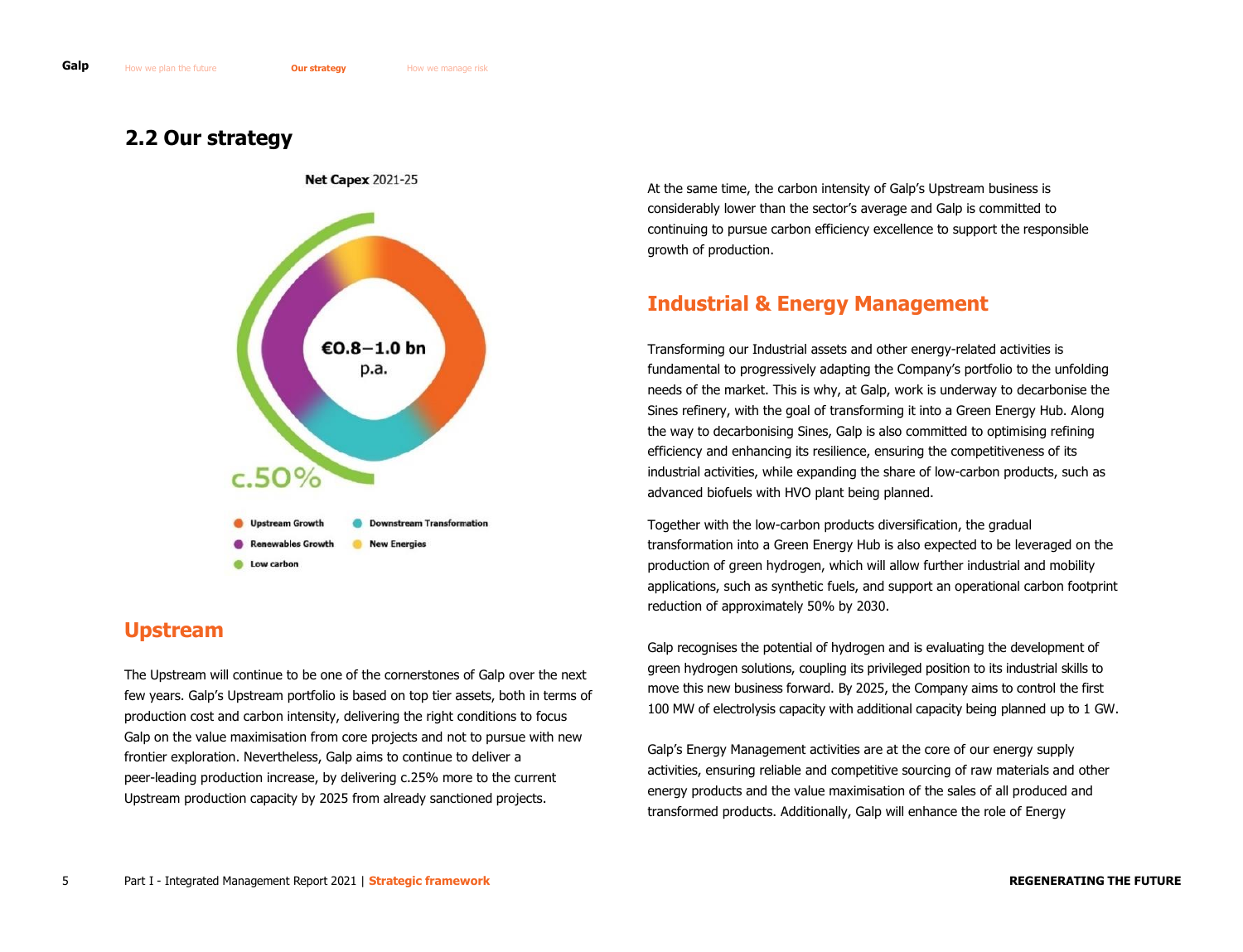#### **2.2 Our strategy**

Management in its organisation in order to obtain additional value from the integrated profile across the different energy value chains

#### **Commercial**

Galp holds a reference position as an energy supplier in Iberia. The response to changes in consumption patterns is addressed on a daily basis at Galp. The Company's goal is to continuously support customers' lives, both through a physical platform, with the convenience and proximity of its network, and through a digital platform, accompanying customers throughout their daily journey.

In this context, Galp continues to expand the customer experience, aiming to transform the current fuel stations towards innovative, multi-energy and convenience concepts, by modernising and expanding its products and services offered using a new hub concept. Within this scope, Galp aims to double the contribution of convenience in its retail network by 2025, together with a fast expansion of its offer of electric vehicle charging points, achieving c.10k in Iberia by 2025. At home, Galp aims to significantly grow the electricity sales to its clients, while maintaining a leading position in natural gas sales. Both in mobility and at home, Galp will continue to deliver the energy of today along with the solutions of tomorrow, leveraging decentralised generation and fleet management solutions, aligned with the energy transition.

As a One Galp, the Company will be able to deliver products and services tailored to both present and future needs while supporting its clients' journey towards the decarbonisation and digitalisation of their consumption.

#### **Renewables & New Businesses**

Galp intends to play an active role in the energy transition that society is facing, seeking to anticipate trends, develop a portfolio in line with future needs,

establish synergies with its current business whenever possible, and progressively reduce the carbon intensity of its activity and its customers. In this context, Galp is building a renewable energy generation portfolio as well as innovating towards the development of new energies across the value chain.

In the renewables sector, Galp is already one of the leading solar PV players in Iberia, with c.1 GW in operation and 3.1 GW of projects under development, together with 0.6 GW under development in Brazil. By 2030, the Company is targeting a gross renewable operating capacity of about 12 GW, promoting an agile portfolio expansion based on a geographic and technological diversification. To promote this growth and support value creation, Galp will continue to maximise value through an appropriate capital structure, as well as a partnership model and asset rotation. Galp is also building some distinctive capabilities to enhance portfolio resilience, such as behind-the-meter battery storage options, technological hybridisation.

Regarding New Businesses, Galp is proactively looking into solutions that can play a key role in the energy value chain of the future. The New Businesses area is designed to serve as an incubator for new value creation streams, testing, validating, and developing concepts to a mature stage, which can than flourish on their own, or be incorporated by other business units, such as the green hydrogen that has recently been included under the Industrial & Energy Management area, as well as Galp Solar and GowithFlow that have been integrated in the Commercial business.

Galp is also assessing entry opportunities in the fast-growing battery value chain, capturing an early mover advantage in Europe. Galp's joint venture 'Aurora' with Northvolt is engaged in the development of Europe's first lithium conversion plant, to be located in Portugal.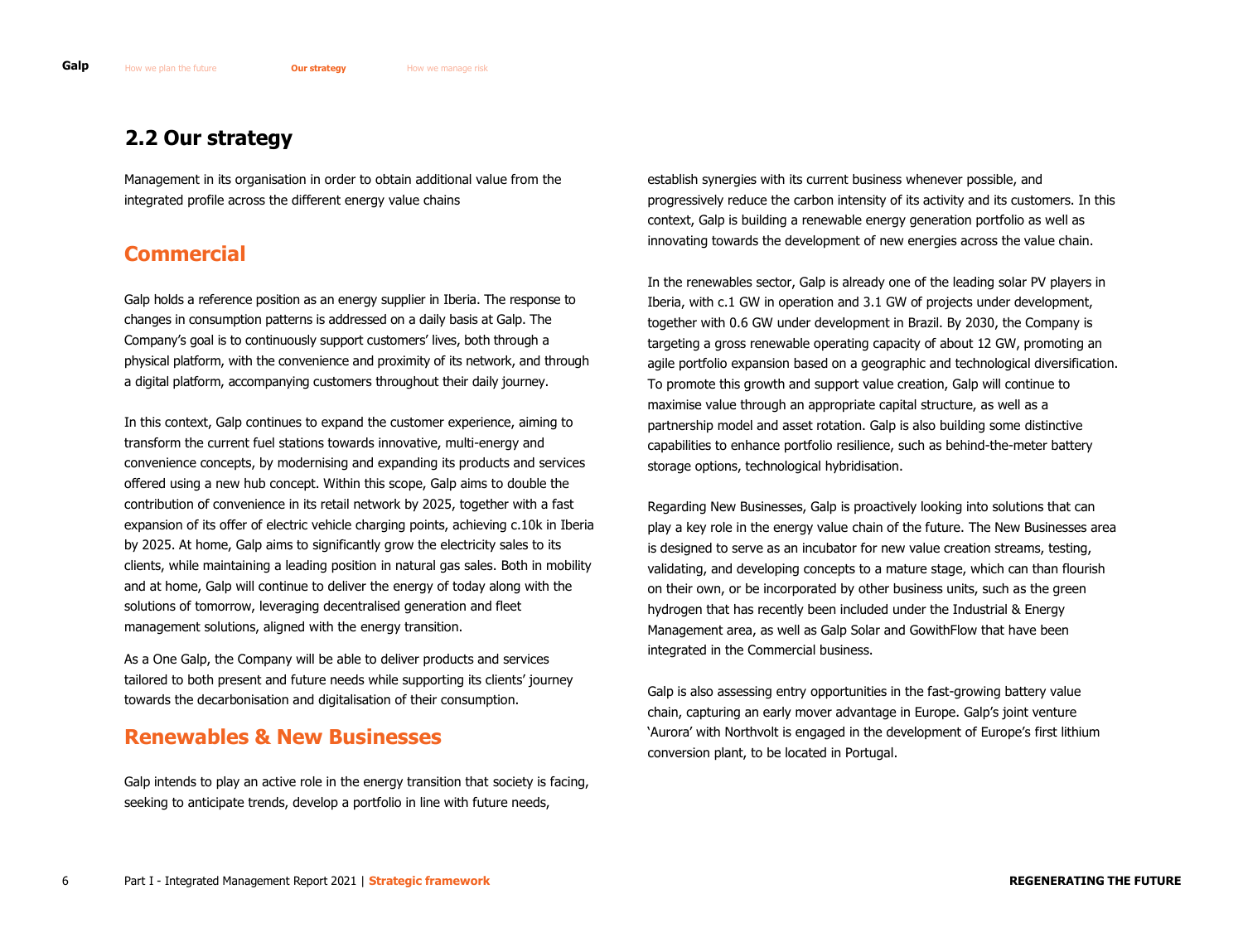<span id="page-6-1"></span><span id="page-6-0"></span>Galp is exposed to risks that may have a negative impact on its operational and financial performance, reputation and market capitalisation.

The management of these risks is based on a Risk Management Model, implemented through an integrated, continuous, and dynamic process that involves the business units and Galp's corporate areas, and which is supported by the Risk Management Policy, the Risk Management Governance Model and the Internal Control Manual, approved by the Board of Directors.

Galp's risk management governance and organisational structure follows the COSO (Committee of Sponsoring Organizations of the Treadway Commission) methodology and is structured according to the three-lines-of-defence organisational model, in cooperation with the supervisory bodies, as represented in the image below:

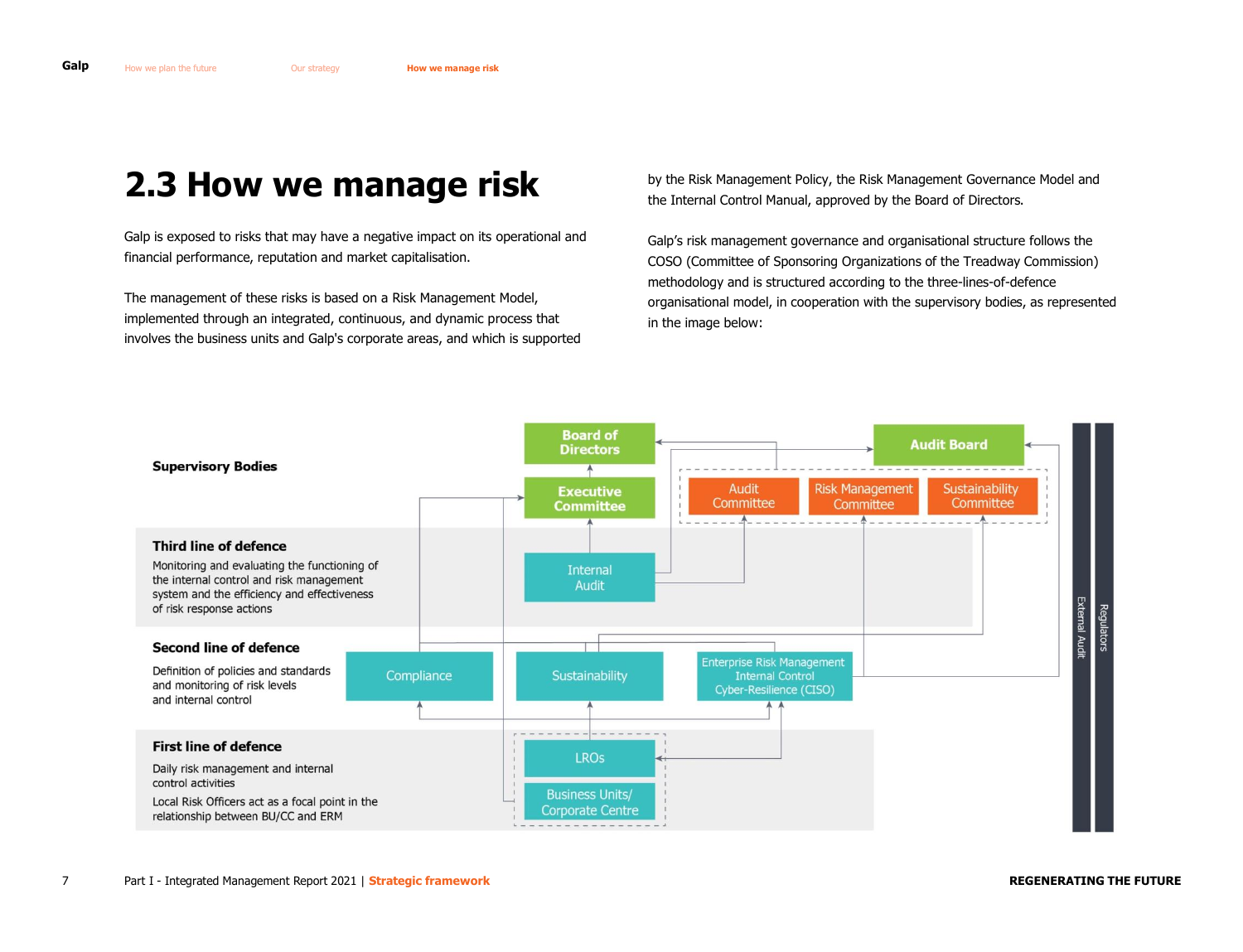Galp has a governance structure, procedures and systems that enable the Company to manage the risks to which it is exposed, so that risk management is an integral part of the decision-making processes.

In addition to the main risks and opportunities inherent to Galp's activity, we identify below the emerging risks, defined as those that (i) are not currently having a significant impact on the Company, but which are highly uncertain due to their rapid evolution, non-linearity or both; or (ii) even if they have already started to impact the Company's business, they will continue to have an impact in the long term and may materially influence Galp's business model. The way the Company addresses and mitigates them is also described.

The results are discussed in greater detail in Part II of this report - Corporate Governance Report.

Some of these risks are sensitive to climate change phenomena and low-carbon economy transition scenarios, particularly those associated with regulation, future trends in demand, commodity price fluctuations and potential increase in competition. Given the emerging nature of climate change risks in the current energy context, and in accordance with the commitments undertaken, Galp includes them in the scope of its risk analysis, together with other emerging risks. The Sustainability Committee, supported by the Risk Management Committee, is the board level committee responsible for climate related issues, being key in assisting the Board in integrating sustainability principles into the decision-making process and ensuring that the main risks and opportunities that we face are identified and continually managed.

The risk analysis and the resulting risk matrix are regularly discussed with the Executive Committee and the Risk Management Committee.

|                           | <b>Risks</b>                                                                                                                                                                                                                                                                                                                                                                                                                                             |
|---------------------------|----------------------------------------------------------------------------------------------------------------------------------------------------------------------------------------------------------------------------------------------------------------------------------------------------------------------------------------------------------------------------------------------------------------------------------------------------------|
| <b>Strategic Risks</b>    |                                                                                                                                                                                                                                                                                                                                                                                                                                                          |
| Climate Change            | The physical risks (acute or chronic) associated with climate change may have a potential impact on Galp's activities, causing damage or interruptions and delays<br>in its operations. Transition risks (regulatory and legal, market, technological and reputational risks) will lead to a change in consumer behaviour, reducing<br>demand for O&G, and will potentially affect fossil fuel prices and could drive the creation of "stranded assets". |
| Performance<br>Management | The inability to restructure business models through intelligent operational models supported by innovative technologies data analysis and, simultaneously, adopt<br>a new paradigm of work model, while maintaining employee engagement and productivity, would undermine Galp's ability to properly executing its strategy,<br>impacting results and financial performance.                                                                            |
| Portfolio                 | Galp's sustainability depends on its ability to reshape its portfolio, focusing on opportunities that ensure a portfolio capable of creating long-term sustainable<br>value, taking advantage of the Company's existing competitive advantages, while diversifying and exploring adjacent synergies and opportunities aligned with<br>market trends, enabling it to meet its decarbonisation ambition at the pace demanded by the market.                |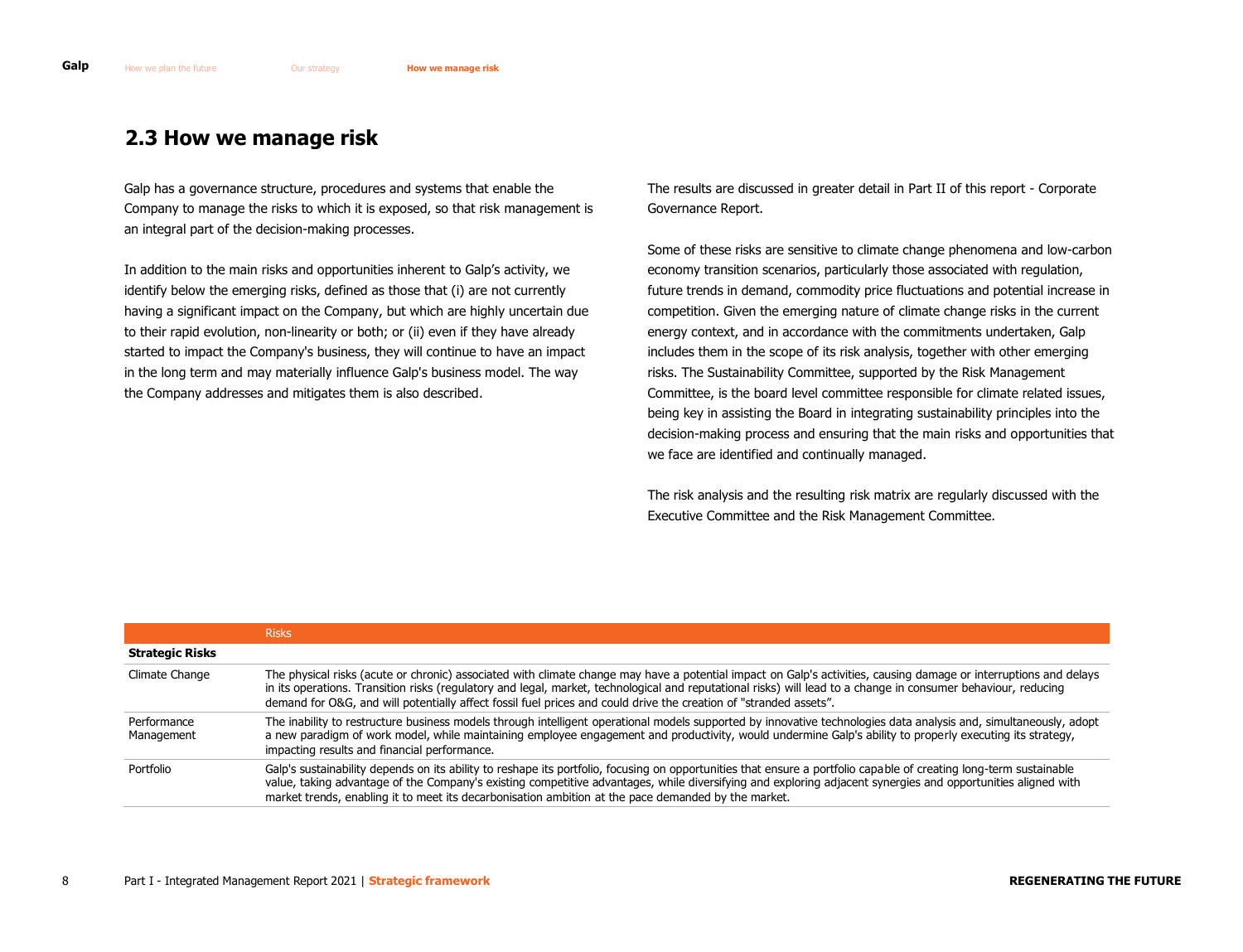|                                                | <b>Risks</b>                                                                                                                                                                                                                                                                                                                                                                                                                                                                                    |
|------------------------------------------------|-------------------------------------------------------------------------------------------------------------------------------------------------------------------------------------------------------------------------------------------------------------------------------------------------------------------------------------------------------------------------------------------------------------------------------------------------------------------------------------------------|
| Price                                          | Galp's business portfolio is exposed to volatility in prices of crude oil, natural gas, LNG, electricity and $CO2$ , and other raw materials, as well as changes in interest<br>and exchange rates. The variability of commodity and financial prices, resulting from macroeconomic, geopolitical or technological factors that affect the dynamics<br>of demand and supply, may have a material adverse effect on the value of Galp's assets, results and financial performance.               |
| Market & Competition                           | Galp faces strong competition in all its business segments and its competitive position and financial performance may be harmed, specifically if the Company is<br>unable to respond adequately and in time to the new demand paradigm, reshaping its portfolio in accordance with the energy transition, accessing new<br>technologies and keep up with innovation to improve operational efficiency, and recruit and retain talent.                                                           |
| Partnership                                    | Most projects developed by Galp in the various segments depend on partnerships with other entities which, while allowing the Company to take advantage of<br>complementary capabilities and resources, as well as adequate risk sharing, give Galp less control over the execution, performance and operating costs of<br>projects and expose the Company to the risks associated with partners (financial, technical, operational, cyber and reputational, etc.).                              |
| Concentration                                  | Galp's major projects are mainly in Iberia and Brazil and the supply of natural gas comes largely from Algeria and Nigeria, which creates a risk of dependence on<br>these countries, which is aggravated by the high political, regulatory and social risks in some of these geographies Additionally, the still significant weight of Oil &<br>Gas segment in the Company's portfolio may represent an added challenge for Galp in the face of energy transition and the new demand paradigm. |
| <b>Financial Risks</b>                         |                                                                                                                                                                                                                                                                                                                                                                                                                                                                                                 |
| Financing &<br><b>InsuranceRisks</b>           | Galp's ability to access the financial and capital markets to finance its strategy and obtain insurance quotes for its investment projects could be affected by the<br>growing pressure on investors to divest from fossil fuel companies and on companies to perform according to stricter regulations and standards.                                                                                                                                                                          |
| Assets                                         | Several factors, both internal and external, may affect Galp's assets, its performance and value, namely technical challenges and/or appraisal and development<br>difficulties; geopolitical, fiscal and regulatory issues; failure to replace old or obsolete infrastructure or equipment; incorrect evaluation of Oil&Gas reserves or<br>recovery levels, amongst others.                                                                                                                     |
| <b>New Business</b><br><b>ReturnsRisk</b>      | Galp's strategy of developing a set of diversified projects (renewables, battery value chain and green hydrogen, etc.), in line with the energy transition, and that<br>allow capturing synergies with other businesses, may be compromised if the investment options do not meet the defined objectives and/or do not contribute to<br>the fulfilment of Galp's Decarbonisation Roadmap.                                                                                                       |
| <b>Operational Risks</b>                       |                                                                                                                                                                                                                                                                                                                                                                                                                                                                                                 |
| Major Accidents                                | The nature, technical complexity, and diversity of Galp's Upstream and Industrial operations expose the Company and its communities to a broad spectrum of<br>disruptive health, safety, security and environment risks.                                                                                                                                                                                                                                                                        |
| Efficiency and<br>Effectiveness                | The inability to ensure the efficiency and effectiveness of its operations may threaten the Company's ability to provide services at cost levels equal to or lower<br>than those of its competitors, compromising Galp's productivity and competitive performance.                                                                                                                                                                                                                              |
| <b>Business Continuity</b>                     | The nature, technical complexity, and diversity of Galp's operations expose the Company to a wide range of disruptive risks that may give rise to incidents that<br>disrupt or threaten Galp's critical business processes and may impact human resources, the environment, the value of assets and results and, ultimately, the<br>continuity of its business.                                                                                                                                 |
| Project Execution                              | The execution of Galp's projects is exposed to several risks (market, liquidity, political, legal, regulatory, technical, commercial, climatic and others) that may<br>compromise their execution within budget and deadlines, and compliance with the defined specifications and operational reliability.                                                                                                                                                                                      |
| <b>Legal and Governance Risks</b>              |                                                                                                                                                                                                                                                                                                                                                                                                                                                                                                 |
| Legal                                          | Galp is subject to a wide range of international laws and standards or those of the various countries in which it operates, whether industry-specific, or transversal.<br>Additionally, part of Galp's activity is carried out in emerging or developing economies, with a relatively unstable legal and regulatory framework, which may lead<br>to legislative and regulatory changes that may alter the business context in which Galp operates.                                              |
| <b>ESG Regulatory</b><br><b>ComplianceRisk</b> | Any failures by the company, its employees, governing bodies, suppliers/service providers or counterparties relating to compliance with ESG laws and standards,<br>or failure to respond to ESG topics, which are gaining prominence and being increasingly scrutinised by several stakeholders, may have adverse effects on the<br>Company's investment case and reputation.                                                                                                                   |